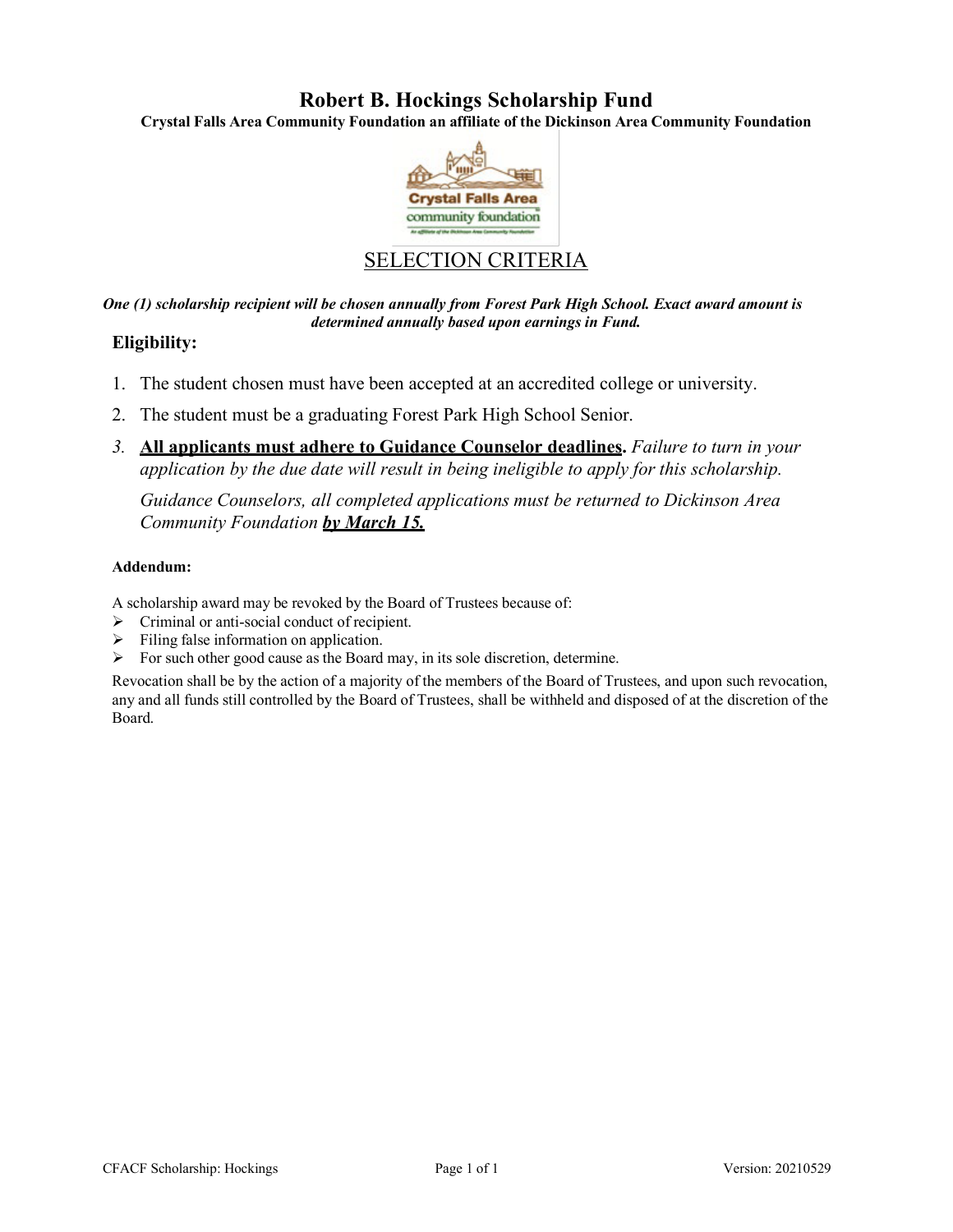

# *Robert B. Hockings Scholarship*

**Crystal Falls Area Community Foundation Fund an affiliate of the Dickinson Area CommunityFoundation**

| <b>Date</b>                                                                                                                                   |  |                              |  |
|-----------------------------------------------------------------------------------------------------------------------------------------------|--|------------------------------|--|
| <b>Full Name</b>                                                                                                                              |  |                              |  |
| <b>Street Address</b>                                                                                                                         |  |                              |  |
| <b>City ST ZIP Code</b>                                                                                                                       |  |                              |  |
| Home & Cell Phone                                                                                                                             |  |                              |  |
| <b>E-Mail (Required)</b>                                                                                                                      |  |                              |  |
| GPA:                                                                                                                                          |  |                              |  |
| In what extra-curricular activities did you participate in? (Include both in-school activities and<br>volunteer activities outside of school) |  |                              |  |
|                                                                                                                                               |  |                              |  |
|                                                                                                                                               |  |                              |  |
| Did you work during the school year? No                                                                                                       |  | If yes, how many hours/week? |  |
| Name of College or University you plan to attend:                                                                                             |  |                              |  |
| Have you applied for admission?                                                                                                               |  |                              |  |
| Have you been accepted?                                                                                                                       |  |                              |  |
| Intended field of study:                                                                                                                      |  |                              |  |
| Have you applied for other scholarships?                                                                                                      |  |                              |  |
| Have you been granted a scholarship? If so, name of scholarship & amount:                                                                     |  |                              |  |
|                                                                                                                                               |  |                              |  |
| Please include the following with the application:                                                                                            |  |                              |  |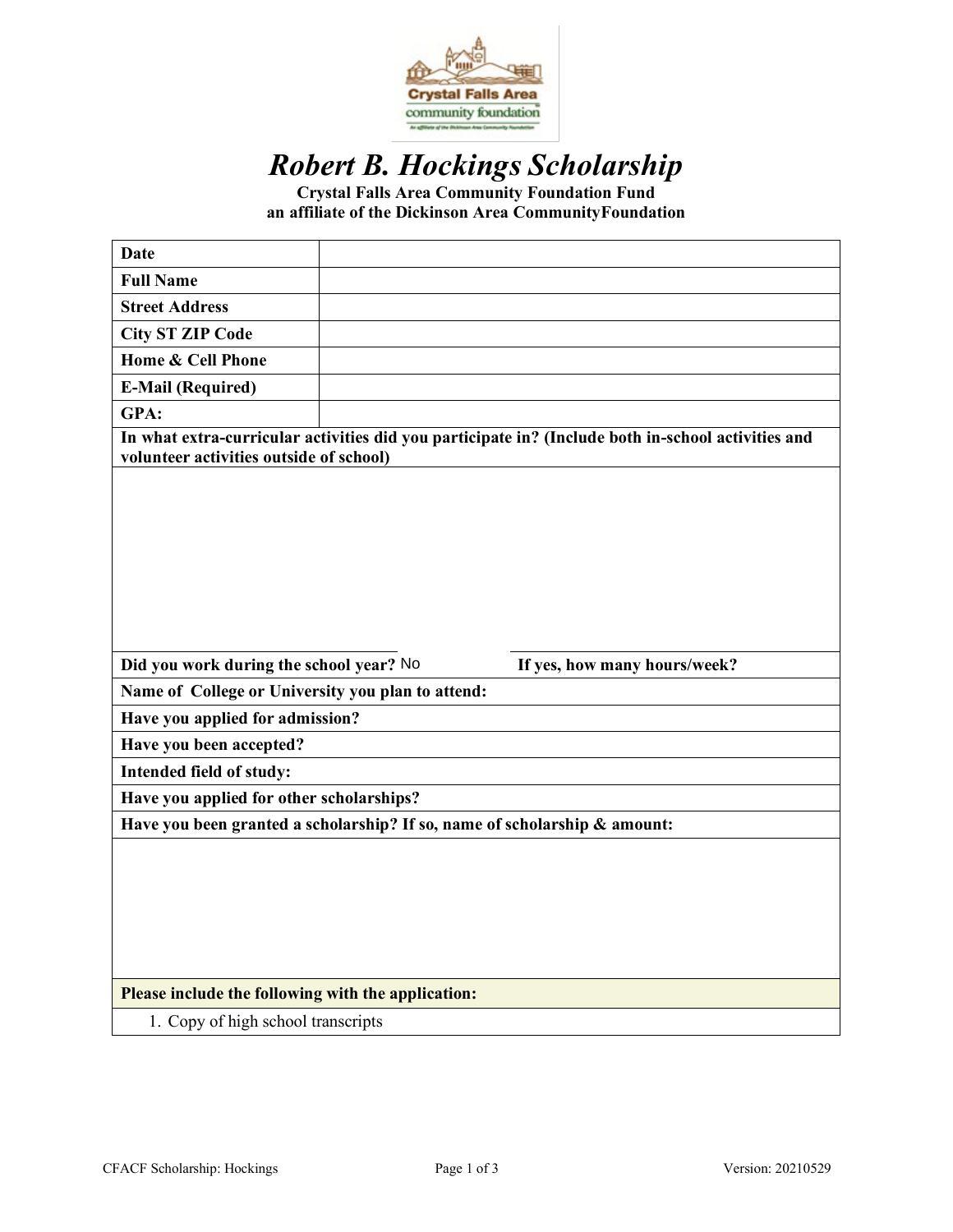

#### **Application Deadline**

**All applicants must adhere to the Guidance Counselor deadlines**. Guidance counselors must forward applications to Dickinson Area Community Foundation by **March 15**.

#### **Agreement and Signature**

By submitting this application, I affirm that the facts set forth in it are true and complete. I understand any false statements, omissions, or other misrepresentations made by me on this application may result in rejection of this application.

Name (printed)

Signature

Date

#### **Parent Application Form**

Name of parent or guardian completing this form:

Home address:

Phone:

Email Address:

**Do you have any dependents other than your own family or other extenuating circumstances that should be considered? If yes, please explain:**

**Note here any statements you may wish to make which assist the scholarship selection committee in consideration of the applicant:**

#### **Agreement & Signature:**

I affirm that the statements above are true and complete. I understand any false statements, omissions, or other misrepresentations made by me on this application may result in rejection of this application.

Signature of parent or guardian:

Date: